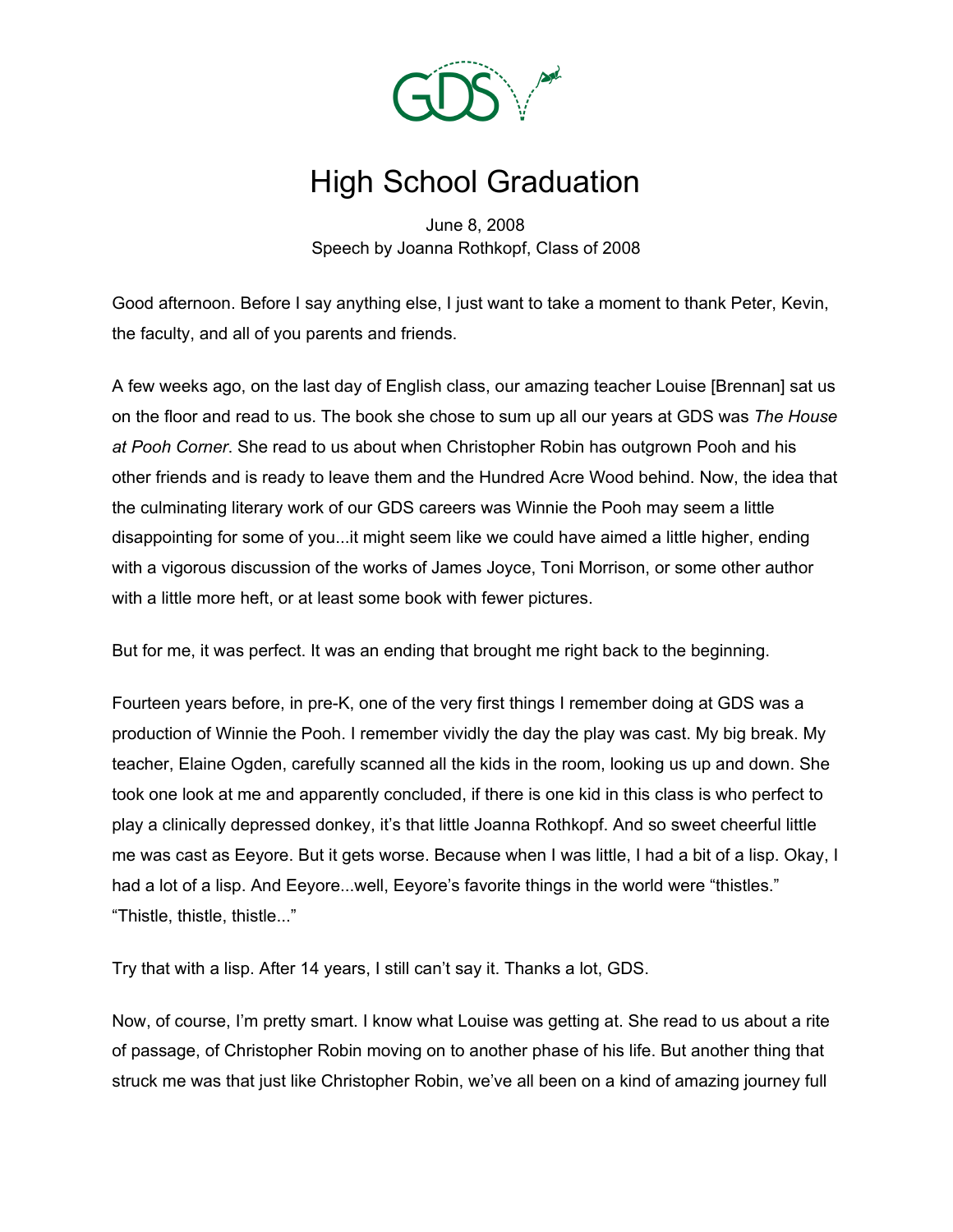of strange characters that has left us completely changed. Of course, that's undoubtedly true for every school and yet I can't help but feel that for every school it is also different. Every school has its own character, its own personality.

For instance, St. Albans, with all its ivy-covered walls and blue blazers, has its tradition...and, of course, National Cathedral has its Cathedral. Sidwell had Chelsea Clinton and Maret...well, Maret is, uhh...very near the zoo. And GDS...well, I was looking for the right word to describe GDS, and of course the first thing that comes to mind is "weird." But that's a little overdone around here—so what can I use? Last week, interim SSC president Julia Pockros classified GDS-like moments as "we would" moments. But this speech isn't about her—it's about me. And by that I mean it's about all of us. But who are we? What makes us different? What description catches that thing in GDS's DNA that makes us a breed apart? Would you call it "quirky?" Offbeat? Slightly odd? I don't know. However, it is clear that what sets GDS apart is not only that we're set apart but we're glad to be set apart. Of course, some of us are less like everyone else than others, but now is not the time to address that. You know who you are. I mean, for example, at your average high school I suspect there is not—as there is at GDS—a raging debate about whether we are even weird enough, whether we have lost our weirdness, gone soft...worse, gone mainstream. It is the GDS form of existential anxiety. We are weird therefore we are. Here it is 2008 and we still have a grasshopper as our mascot, think ourselves too good to give students extra GPA credit for little things like taking AP or honors classes, and still don't have a football team, cheerleading squad aside from Cheerquest All Stars, who were excellent, or even a cafeteria. We are hyper political, artistic, a little bit hippie forty years after the sixties, and constantly searching for new ways to make a statement.

Okay, I know some of you are sitting there at this point thinking "Hey! That's not me! I actually am actually pretty normal." But to that I respond with the words of Topher Dunne: "Cancel my subscription, 'cause I don't want your issues."

With all our quirks and characters, obsessions with maroon stripes and beautiful junk, sometimes things may seem a little crazy around GDS...but I would say no. Because as Robert Frost once said, "A civilized society is one which tolerates eccentricity to the point of doubtful sanity." So I would say by that definition that we are perfectly civilized...more than that, we are an example for everyone. We don't just tolerate eccentricity, we celebrate it. We don't just celebrate it. We grow it right here, providing a constant supply for Washington, DC, and for the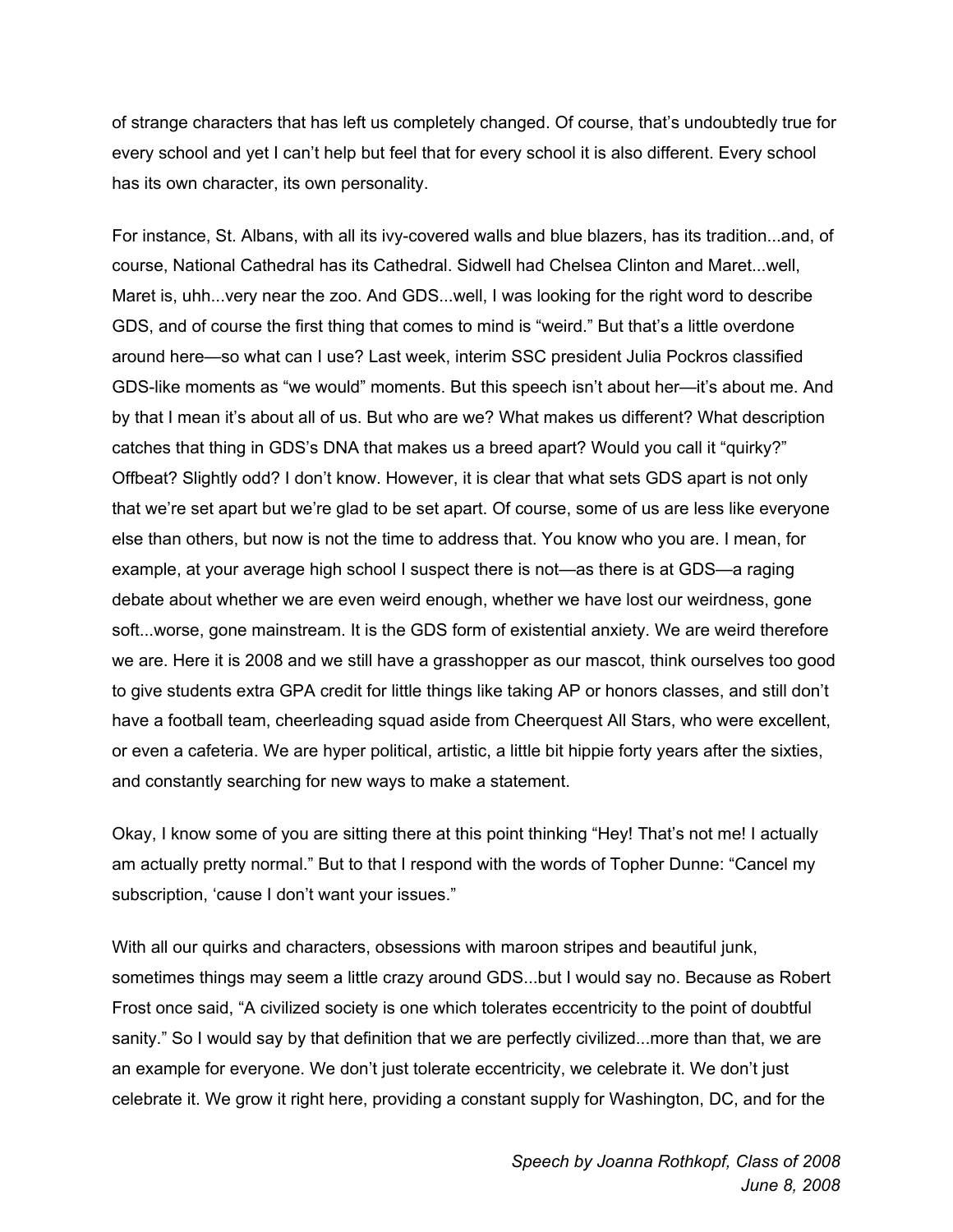world.

Now, normal teenagers thrive on conformity. I know this not because I am normal, but because I have a TV. But I like to think of GDS as a kind of alternative universe, one in which we celebrate the out-of-the-box thinkers...even when, in the class of '06, it led a couple of boys to actually spend a week living inside a box as their senior quest. I guess they wanted to see what the rest of the world might be like. But this place has been fighting popular trends since the day it was started. After all, what could have been more conformist and widely accepted back in 1946 than the American-as-apple-pie idea of segregated schools?

So, GDS was born bucking a trend and here it is today—still celebrating its rich diversity every time we sing, in our gay pride assemblies and drag balls, and most important, in the wide range of ideas we cook up. What can you say about all this flagrant idiosyncrasy, all this rampant contrariness, all this bright green, mightily hopping GDosity? Well, all I can say is hallelujah!

The English philosopher John Stuart Mill once wrote "the amount of eccentricity in a society has generally been proportional to the amount of genius, mental vigor, and the courage it contained." Do you hear that? Every time you go out and do something unconventional, every time you say the thing no one else dares to say, every time you color outside the lines, you are a genius—a brave, vital genius. And that's why while many of the kids who graduate this year and every year seem eager to break out of high school and let the world wash over them and change them...while they seem so enthusiastic about casting off what they were in high school to become like the people they meet in college or in the workplace...while the main thing that is celebrated in most graduation speeches is how the school prepared them for the world...I leave GDS with (are you surprised?) a completely different idea in mind.

I leave here—and I encourage all of you to leave here too—with the idea not that we should become more like the world, but that we should work hard, work all our lives, to make the world more like GDS...as tolerant as GDS, as happy as GDS, as caring as GDS, and yes, just as weird, as quirky, as eccentric, and as gloriously different as GDS.

Not only does the world need to be a lot more like us, not only does the world need all of you out there making it more like us, but if we succeed, then we never really have to leave this place—we can bring it with us...we can plant seeds of it here and there, we can keep what we